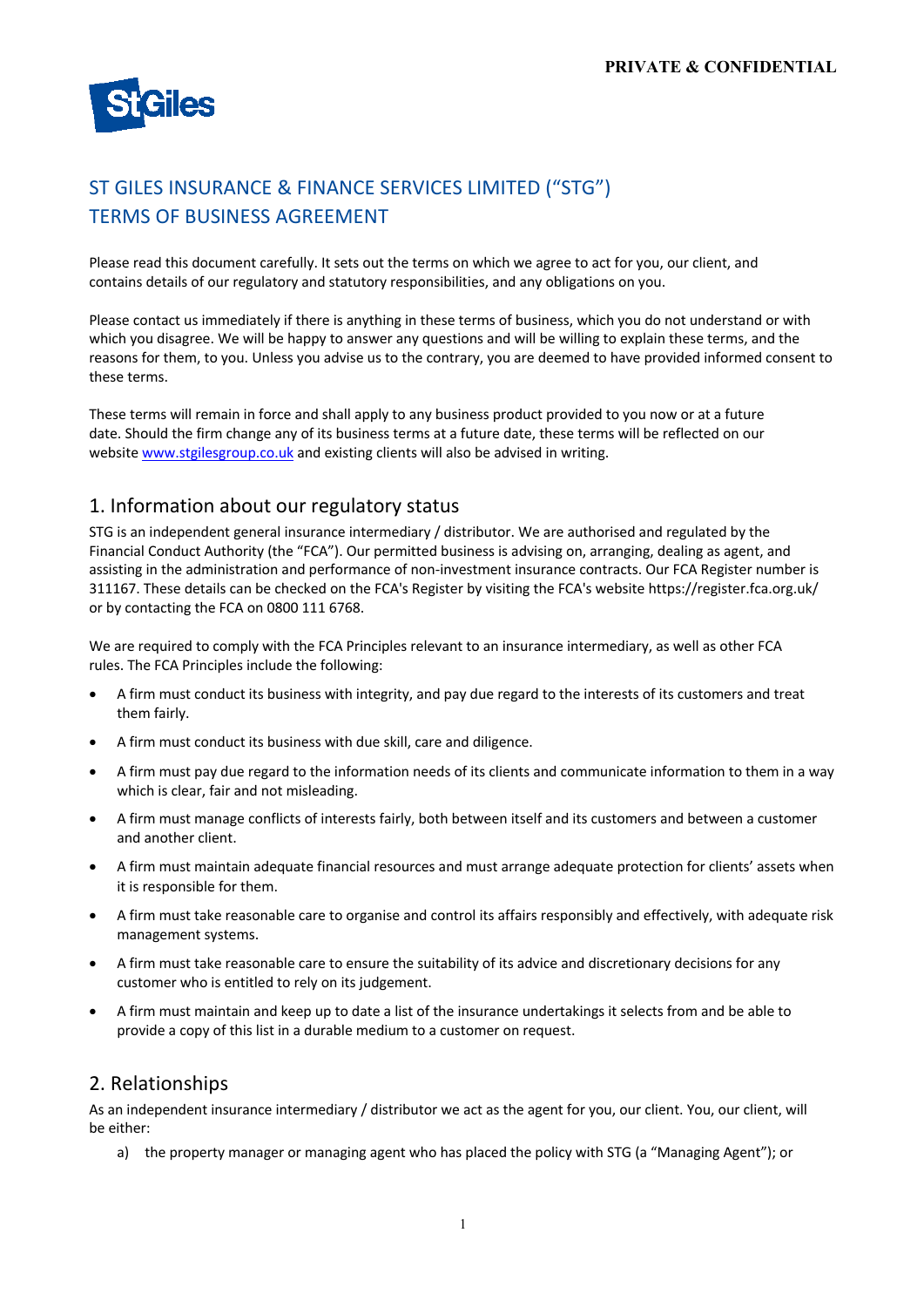

b) the policyholder if you usually contract directly with STG as your insurance intermediary / broker (a "Policyholder").

Being a Policyholder means, for example. having a direct relationship with STG which involves deciding to place the cover through STG and instructing STG direct and not through a third party, asking for the renewal and policy documents to be sent direct to you and not through a third party or paying the premium direct to STG and not through a third party.

If you are a Policyholder, it is important to remember that we must be able to identify customer type and be able to distinguish between:

- Consumer any natural person who is acting for purposes which are outside his trade or profession;
- Small business having a turnover of less than £6.5 million and fewer than 50 employees or a balance sheet of less than £5 million; or
- Commercial a customer who is not the above. Regulations differ between these three customer types.

If it is not clear what categorisation you, if you are a Policyholder, come under then we will treat you as a Consumer, but if you are acting in the capacity of both a Consumer and Commercial client then you will be treated as a Commercial client.

We are subject to the law of agency, which imposes various duties on us.

STG incepts cover with a number of insurers which are chosen by us as being of reputable standing, providing a good quality level of service and policy cover and not on pricing issues alone. A list of these insurers is available on request or at our website www.stgilesgroup.co.uk.

We will usually advise and make a recommendation for you in relation to the list of insurers after we have assessed your needs. This will include the type of cover you seek together with the costs.

Upon receipt of your instructions we will place insurance with insurers and keep you informed of progress of our negotiations. We will advise you of any inability to place your insurance.

### 3. Security

Whilst we regularly review their financial status we do not guarantee the solvency of any insurer we place business with. A liability for the premium, whether in full or pro rata, may arise under policies where a participating insurer becomes insolvent.

### 4. Policy Documentation

Our policy is that policy documentation will be issued in a timely manner, possibly in an electronic format. This will normally be within five business days of receipt from insurers. It is important that you read and understand the contents. If you have any queries on the policy or there is anything you do not understand please let us know.

Policy documentation relevant to you will confirm the basis of the cover, give details of the insurers, and be accompanied by an invoice if applicable. The dates that the premium is due, together with any penalties, will be clearly shown.

Prior to the conclusion of the insurance contract with the insurer we will provide you with a statement of demands and needs. You should read this carefully and, if you are the Managing Agent, will procure that the relevant policyholder reads this carefully. It will set out our understanding of your (or the relevant policyholder's) demands and needs and confirm whether the contract has been personally recommended and, if so, the reasons for making that recommendation.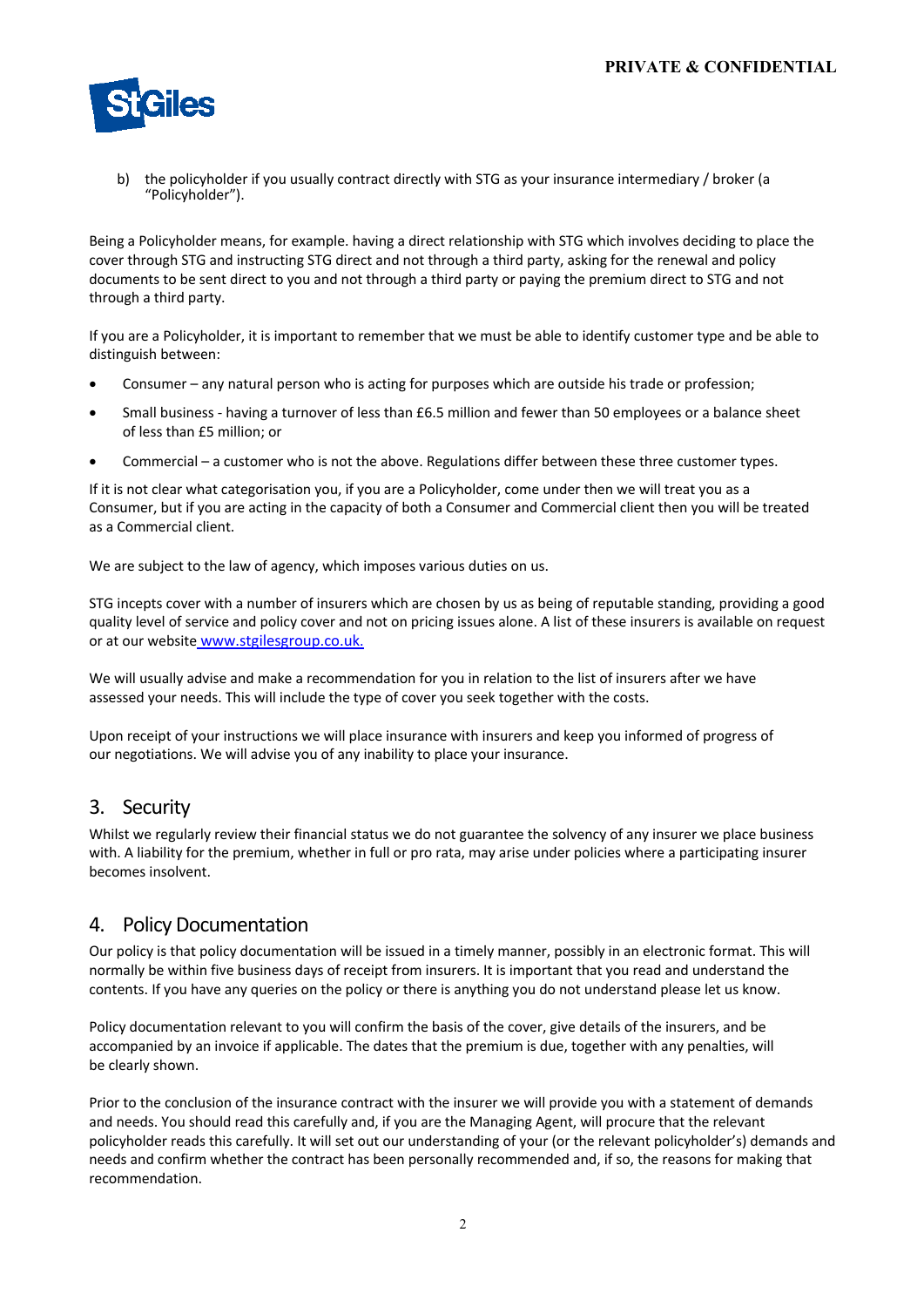

You will be provided with renewal terms in a durable medium no less than 21 days before expiry of the policy (if we have received from you any relevant information that is required to generate renewal terms), or notified that renewal is not being invited. Attached to the renewal terms will be a statement of any changes to the terms of the policy, and changes to directive-required information (information required under the EU Directives), statement of price and information about cancellation if cancellation is relevant.

You will be given an explanation of any changes, where necessary and in good time, which may appear in the relevant policy and you will be advised of your right to request a new policy statement.

If renewal is not being offered you will be notified no less than 21 days before the expiry of the policy if we are told by the relevant insurer within this time frame otherwise we will inform you within 1 working day of being informed.

Mid-term changes to your policy will be provided in good time, prior to the change taking effect.

It is our policy to retain documents for business effected on your behalf in electronic or paper format. In respect of insurance cover the period is up to three years and for financial matters the period is up to seven years after any cover has ceased.

For some types of insurance cover it is possible that a claim may be made under a policy long after its expiry date and it is therefore important that you keep such documents safely.

### 5. Claims

You must notify us as soon as possible of a claim or circumstances that may give rise to a claim. In the event of a claim you should contact our claims department. You should have available your policy number and as much information as possible about the event that you wish to claim for.

Where relevant we will remit claims payments to you as soon as possible after they have been received on your behalf.

We will provide you with as much assistance as we can in submitting a claim to the insurer and seeking reimbursement for you if relevant. However in the event that an insurer becomes insolvent, or delays making a settlement, we do not accept liability for any unpaid amounts. Please refer to our website www.stgilesgroup.co.uk for details of our claims procedure.

### 6. Duty of Disclosure to Insurers

When applying for or to renew your insurance you must;

- Make a fair presentation in which you disclose everything you know (or should know) which is relevant to the application. This includes information that you have searched for within your organisation.
- If not, provide enough information to allow insurers to ask further questions.
- Provide the information in a way which is clear to the insurer.

This information should be presented by the insureds senior management or a person responsible for placing the insurance.

If you do not provide the information required by an insurer or it is incorrect, the insurer may apply a proportionate remedy. This could be;

- If they would have refused to give the insurance, refuse the claim.
- If they would have accepted the insurance but imposed conditions (such as a higher deductible or exclusions) they may impose those conditions.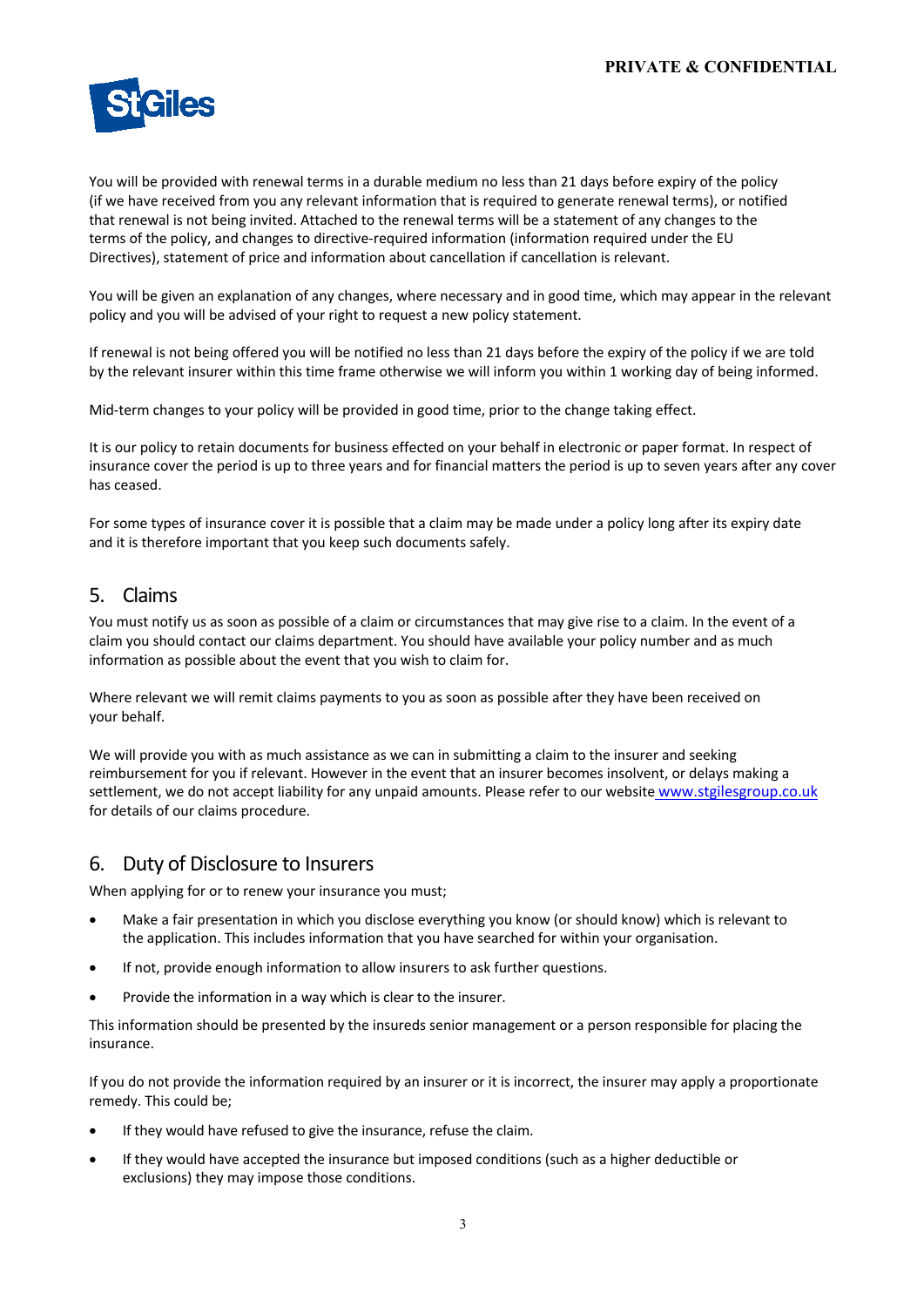

If they would have accepted the insurance, but charged a higher premium, then they can reduce the amount paid out in a claim.

Should you deliberately or recklessly withhold information the insurer may refuse the claim and keep any premiums paid.

### 7. Premium

You must provide the premium due in cleared funds in accordance with the amounts and payment dates specified in our invoice. Failure to meet the payment date may lead to insurers cancelling your (or the underlying policyholder's) policy thus leaving you (or the underlying policyholder) without insurance cover.

### 8. Remuneration

We will receive a commission which will be a percentage of the premium you pay or the underlying policyholder pays. Any commission (or brokerage) that is due to STG is payable to us by the insurer out of the premium that we collected from you on their behalf. Anything that is not a premium or tax is considered to be a fee.

Our remuneration may be taken as a fee or as commission/brokerage or a combination of both.

We will be entitled to retain all fees and commission/brokerage in respect of the full policy period in relation to policies placed by us on your instruction.

You (as Managing Agent or Policyholder) are entitled to ask for details of our commission/brokerage, which we will promptly disclose to you.

In addition to client fees and/or commission or brokerage we may receive remuneration by way of administrative fees or commissions or profit share or over-rider for services provided to insurers. We will also provide you with details of these forms of remuneration on request.

We may also act as reinsurance brokers to insurers.

If you are a Managing Agent and we share any commission with you or you receive any commission/brokerage in relation to these terms, you shall:

- (i) promptly disclose accurate and full details, including the nature and amount, of your commission/brokerage to your clients (which may include Leaseholders as defined below);
- (ii) ensure that the commission you receive from us is proportionate to the costs you incur and the benefits you provide to your clients (which may include Leaseholders as defined below); and
- (iii) comply with all applicable disclosure requirements in relation to your clients (which may include Leaseholders as defined below) in accordance with Applicable Law as defined below.

If you are a Managing Agent, we do not accept any liability or responsibility for any disclosure obligations which you owe to your clients (which may include Leaseholders as defined below) whether under these terms or pursuant to Applicable Law as defined below.

If you are a Policyholder and we share any commission with you or you receive any commission/brokerage in relation to these terms, you shall:

(i) promptly disclose accurate and full details, including the nature and amount, of your commission/brokerage to your clients (which may include Leaseholders as defined below);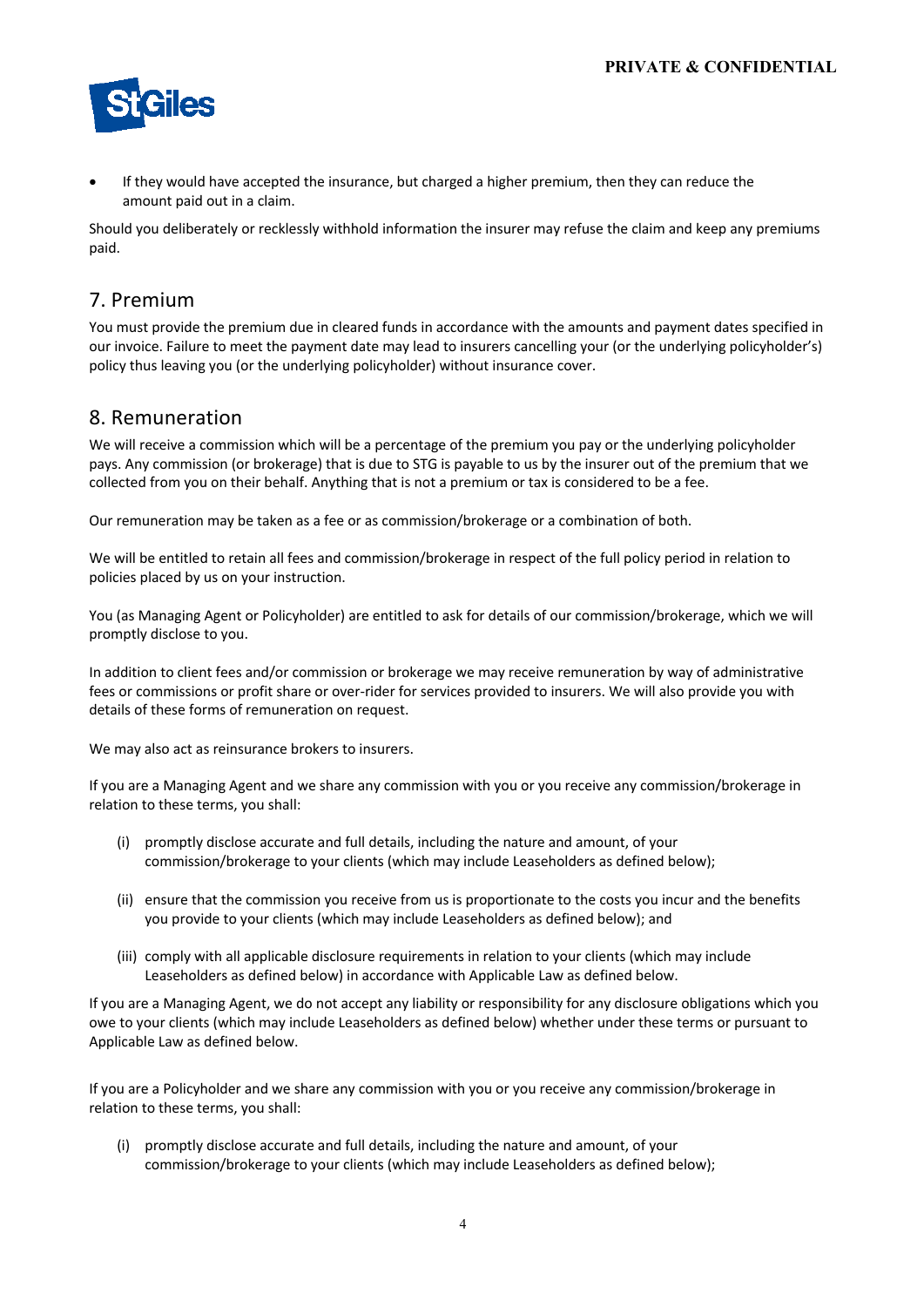

- (ii) ensure that the commission you receive from us is proportionate to the costs you incur and the benefits you provide to your clients (which may include Leaseholders as defined below); and
- (iii) comply with all applicable disclosure requirements in relation to your clients (which may include a Leaseholder) in accordance with Applicable Law as defined below.

If you are a Policyholder, we do not accept any liability or responsibility for any disclosure obligations which you owe to your clients (which may include Leaseholders as defined below) whether under these terms or pursuant to Applicable Law as defined below.

"Applicable Law" means all statutes and regulations and binding decisions of a court or tribunal or similar judicial body and the prevailing rules, regulations, determinations, guidelines, policies, guidance, recommendations or instructions of any industry body (including the Royal Institution of Chartered Surveyors or the Association of Residential Managing Agents), governmental or regulatory authority (including the FCA) to which you (as Managing Agent or Policyholder) are subject, as amended from time to time.

"Leaseholder" means any person (including, for the avoidance of doubt, any legal entity) who has entered into a lease for the purposes of leasing a property.

#### 9. Client Money

Client money is money of any currency that we receive and hold in the course of carrying on insurance distribution on behalf of our clients (including you) or which we treat as client money in accordance with the client money rules. A copy of these rules is available on request or at www.fca.gov.uk

Client money will be held in a designated and segregated account with an approved bank. The money is held in a Non-Statutory Trust Account which is subject to a Trust Deed and the rules referred to above which the FCA require us to abide by. Unless you advise us to the contrary, you are deemed to have provided informed consent to these arrangements.

Some of the monies we hold are subject to 'Risk Transfer arrangements, which we have with specific Insurers. 'Risk Transfer' means that once you have paid the premium to us, it is deemed to be in the hands of the Insurer. So in the event of STG not being able to pass your premium onto your Insurer, then your Insurer will bear the loss rather than you.

Occasionally client money is paid from STG to a Third Party as defined by the FCA; this can mean another distributor or underwriting managing agent with whom STG does not have Risk Transfer.

We may co-mingle client moneys with insurers or re-insurance monies.

#### 10. Interest on Client Money

Any interest earned on client money held by us will be retained by us for our own use, rather than paid to you.

#### 11. Compliance

You (as Managing Agent or Policyholder) shall perform your obligations under this agreement in accordance with Applicable Law (as defined in Clause 8 above).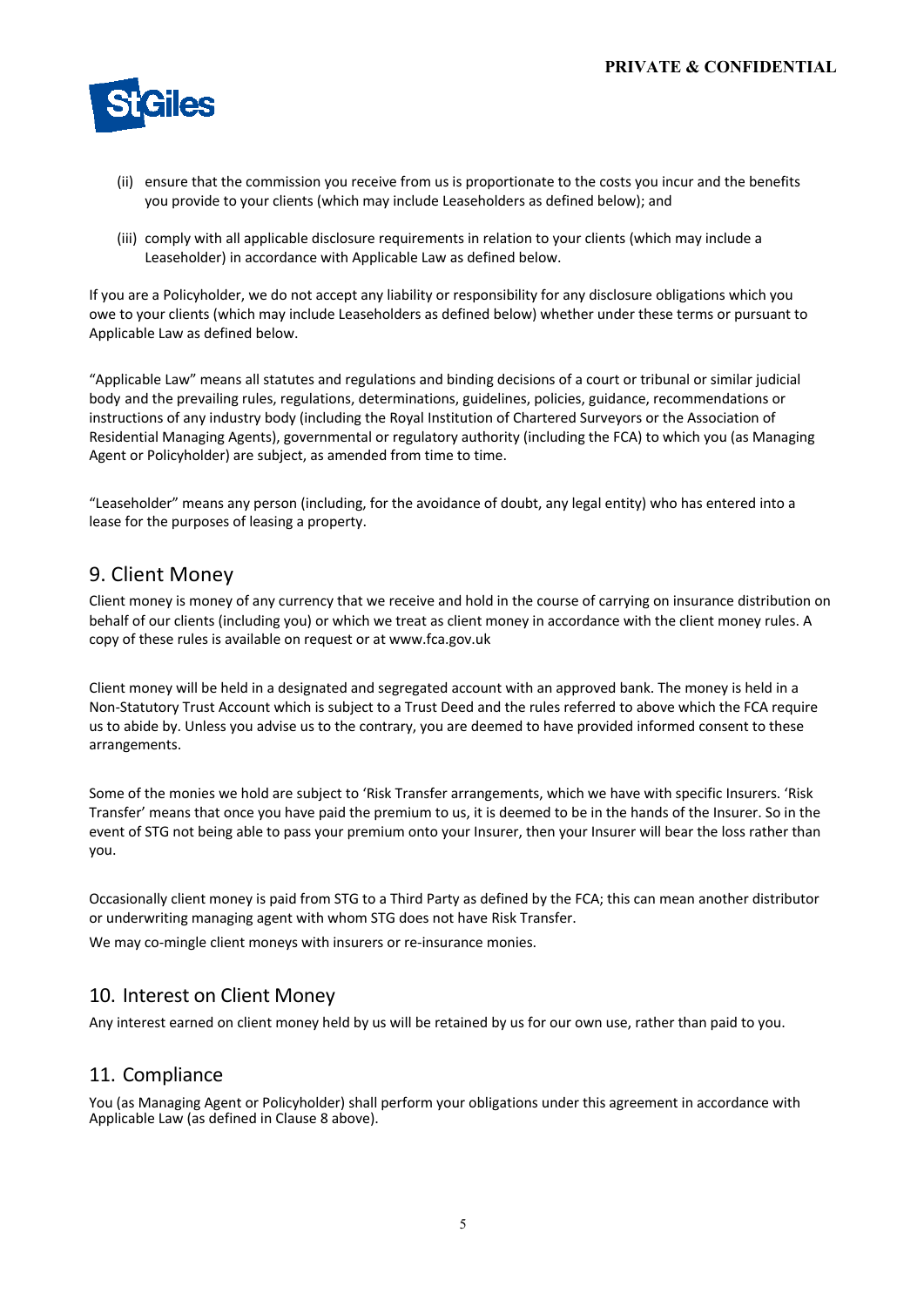

## 12. Cancellation Clause

Your (or your underlying policyholder's) insurance contract may include a cancellation clause. A cancellation clause is mandatory for all consumers. In the event that you fail (or your underlying policyholder fails) to pay your or their premium by the due date the insurance may be cancelled forthwith, or by insurers giving notice of the cancellation. In the event of cancellation of the insurance contract, insurers may return a pro rata premium to us, which we will return to you.

All our remuneration is due at confirmation of order by you. In the event that the insurance is cancelled whether before inception/renewal or after, our fees and/or brokerage will remain due. Any interest earned on client money held by us will be retained by us for our own use, rather than paid to you.

### 13. Cancellation of this Agreement

Our agreement (including these terms) may be terminated by one of us giving 21 days' notice in writing to the other. In the event that you terminate our services we will be entitled to receive any fees and/or brokerage payable to us.

#### 14. Complaints Procedure

Our aim is to provide a first class standard of service to all our clients and to do everything we can to ensure that you are satisfied. However if you ever feel that we have fallen short of this standard and that you have cause for complaint, please contact our Office Manager, either:

- In writing at: 105 Piccadilly, London, W1J 7NJ.
- By telephone at: 020 7629 3176
- By email at: ac@stgilesgroup.co.uk

Upon receipt of a complaint we will: Deal with all complaints in the manner prescribed by the FCA. Treat all complaints seriously and investigate the matter fully. All complaints will be advised to the appropriate Director who will allocate an employee of sufficient competence to deal with the complaint and advise you of their name and status.

The timescales for dealing with a complaint are as follows: If the complaint cannot be dealt with within three working days we will provide a written acknowledgement within five working days.

If we believe that the complaint should be redirected to another organisation, we will advise you within 5 working days of becoming satisfied that another firm is or may be responsible for the matters complained of. We will advise you of the other firm's contact details. In complicated cases we will endeavour to complete all investigations within 20 working days. If we are unable to resolve the matter at that point we will advise you of the position and give our best estimate of when we anticipate conclusion.

Within eight weeks we will either send a final response or explain why we remain unable to conclude the matter. At that stage, eligible complainants, as defined by the FCA, may refer the matter to the Financial Ombudsman Service (FOS) if unsatisfied as to progress. We will advise you if you are an eligible complainant and the address of the Ombudsman. You may also check with the FCA direct.

When a final response is sent an eligible complainant may also refer the complaint to the FOS if dissatisfied with the outcome.

### 15. Compensation

We are covered by the Financial Services Compensation Scheme (FSCS). You may be entitled to compensation from the FSCS if we cannot meet our obligations. This depends on the type of business and the circumstances of the claim. Full details and further information on the scheme are available from the FSCS.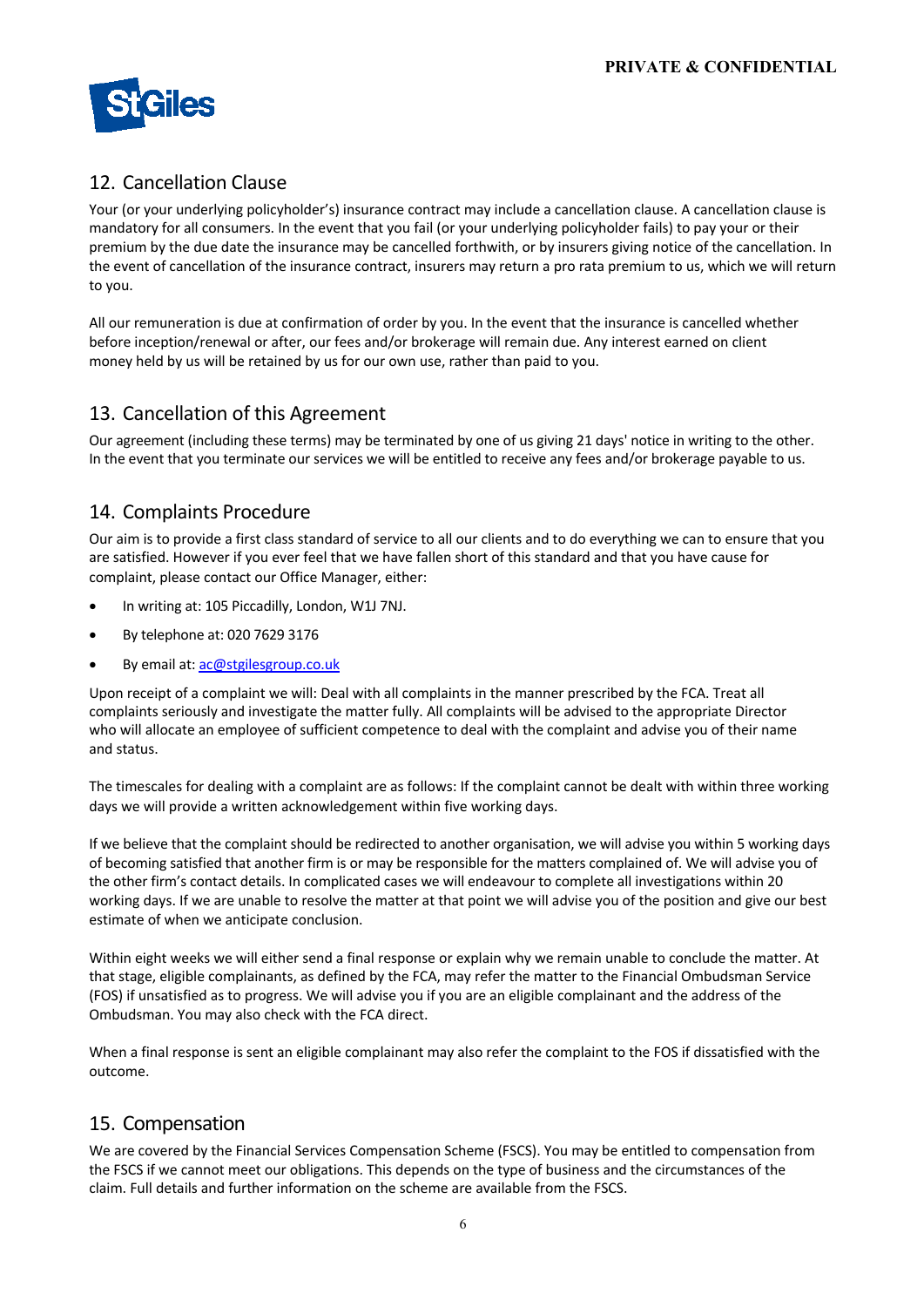

## 16. Prevention of Financial Crime

We must report any suspicion of money laundering. Any claims payment will be made in favour of you. If you require a payment to be made to a third party then you must confirm the required payee name and details and provide an explanation for your request. STG has procedures in place to prevent bribery and corruption and will not engage in this practice. We will observe any economic, financial or trade sanctions. We will not take part in any activities which assist in the evasion of taxes. We will co-operate with the relevant authorities to prevent financial crime. If you are also an FCA authorised firm, you agree to comply with Applicable Law (as defined in Clause 8 above) preventing financial crime in your dealings with us and Policyholders.

#### 17. Data Protection

We at the St Giles Group will protect your rights on personal information. We use your information to process your application for insurance or to handle claims. As part of this, we may share information with other insurance intermediaries, insurers, claims agencies or other agencies where required to administer your policy or required by regulation. We may require personal information as part of your insurance contract, if you do not provide it we may not be able to protect your interests. We will only hold this information as long as legally necessary. You have the right to see, correct, restrict or have us review or complain about how this information is used. Ask us how to do this. If we receive information from other sources we will advise you of this. We will not transfer your data outside of the country unless there are adequate legal and technical safeguards in place. Should you object to the way we use your information or you think that we are using your information incorrectly, you may complain to the Information Commissioner's Office.

#### 18. Limitation of Liabilities

We will only accept liability for wrongdoings which are due to breach of contract, negligence, breach of professional duty or breach of trust. Our total liability to You (as Managing Agent or Policyholder) in respect of any and all claims for which we may be liable shall not exceed £1,500,000 (to the extent permissible under applicable law and regulation).

You (as Managing Agent or Policyholder) shall indemnify, defend and hold harmless us from and against any and all losses, fines, liabilities, damages, claims, charges, costs or expenses ("Loss") that we may incur or suffer arising out of or in relation to:

- (i) any Loss incurred by us as a result of any breach of this agreement or Applicable Law (as defined in Clause 8 above) by you or your negligence, wilful default or fraud; and
- (ii) any claim made against us by a third party (including claims brought by or on behalf of a Leaseholder (as defined in Clause 8 above)).

We do not accept liability for losses which: are contributed to by your own negligence; arise from your failure to provide information which we have reasonably requested about your insurance risks; or which are not a reasonably foreseeable consequence of our actions. In addition, we do not accept liability arising out of, based upon, in connection with, resulting from, contributed to by or attributable to, directly or indirectly, in whole or in part, any actual, alleged or suspected:

- Communicable Disease;
- or Epidemic or Pandemic.

For these purposes a "Communicable Disease" means an illness or disease caused by the infection, presence and growth of pathogenic biologic agents in an individual human or other animal host, including but not limited to any bacteria, virus, mold, mildew, fungi, parasite or other vector and which biologic agents or its toxins are directly or indirectly transmitted to infected individuals by physical contact with an infectious person, consuming contaminated foods or beverages, contact with contaminated body fluids, contact with contaminated inanimate objects, inhalation, being bitten by an infected animal, insect or tick, or other means. Communicable Disease